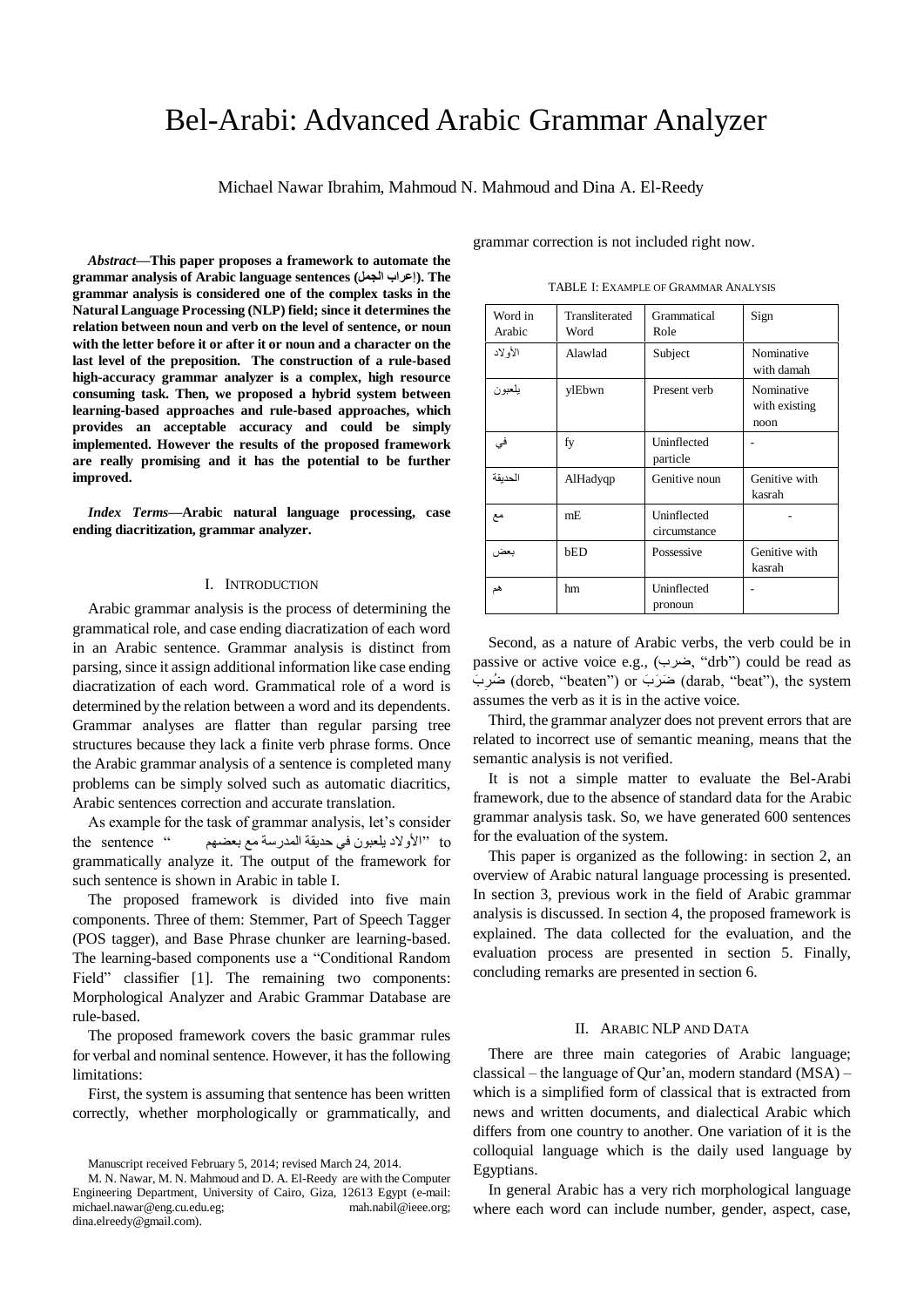mood, voice, mood, person, and state. The Arabic basic word form can be attached to a set of clitics representing object pronouns, possessive pronouns, particles and single letter conjunctions. Obviously the previous features of Arabic word increase its ambiguity. Generally Arabic stems can be attached three types of clitics ordered in their closeness to the stem according to the following formula:

### **{[proclitic1] {[proclitic2] {Stem [Affix][ Enclitic]}**

where proclitic1 is the highest level clitics that represent conjunctions and is attached at the beginning such as the conjunction  $[(\rho, w, 'and'), (\dot{\rho}, f, 'then')]$ . Proclitic2 represent particles  $[(\neg, b, 'with/in'), (\neg, l, 'to/for'), (\triangle, k, 'as/such')]$ . Enclitics represent pronominal clitics and are attached to the stem directly or to the affix such as pronoun  $[(\bullet, h, 'his'), (\bullet, \bullet)$ , hm, 'their/them')].

The following is an example of the different morphological segments in the word وبقدرانه that has the stem  $($  قدر ,qdr ,power), the proclitic conjunction  $($ , w, 'and'  $)$ , the proclitic particle  $(4, b, 'with/in')$ , the affix  $(4, b, 'on')$ plural ) ,and the cliticized pronoun  $(\,\cdot\,$ , h, 'his').

The set of proclitics considered in this work are the particles prepositions {b, l, k}, meaning {by/with, to, as} respectively, and the conjunctions {w, f}, meaning {and, then} respectively. Arabic words may have a conjunction and a preposition and a determiner cliticizing to the beginning of a word. The set of possible enclitics comprises the pronouns and (possessive pronouns) {y, nA, k, kmA, km, knA, kn, h, hA,hmA, hnA, hm, hn}, respectively, my (mine), our (ours), your (yours), your (yours) [masc. dual], your (yours) [masc. pl.], your (yours) [fem. dual], your (yours) [fem.pl.], him (his), her (hers), their (theirs) [masc. dual], their (theirs) [fem. dual], their (theirs) [masc. pl], their (theirs) [fem. pl.]. An Arabic word may only have a single enclitic at the end. We define a token as a (stem + affixes), proclitics, enclitics, or punctuation.

## III. ARABIC NLPSYSTEMS

For the last two decades concentration on Arabic language processing has focused on morphological analysis. In this field, many working systems have been achieved [2]-[4]. Few systems for more complicated NLP tasks are developed.

One of the developed NLP systems is MADA and TOKAN [5], [6], which is a suite of tools for morphological disambiguation, POS tagging, diacritization, lexicalization, lemmatization stemming and other tasks. MADA and TOKAN have been done on addressing different specific natural language processing tasks for Arabic. MADA is a system for Morphological Analysis and Disambiguation for Arabic. TOKAN is a general tokenizer for MADA-disambiguated text. In simple words, the MADA system along with TOKAN provide one solution to different Arabic NLP problems.

Other developed system for different Arabic NLP problems is the AMIRA system [7]. AMIRA is a toolkit for Arabic tokenization, POS tagging, Base Phrase Chunking, and Named Entities Recognition. AMIRA is a successor suite to the ASVMTools. The AMIRA toolkit includes a clitic tokenizer (TOK), part of speech tagger (POS) and base phrase chunker (BPC) - shallow syntactic parser. The technology of AMIRA is based on supervised learning with no explicit dependence on knowledge of deep morphology; hence, in contrast to systems such as MADA, it relies on surface data to learn generalizations. In general the tools are based on using a unified framework casting each of the component problems as a classification problem.

Also, one of the large groups interested in Arabic NLP is RDI Egypt. RDI has been one of the regional and international leading key players in the R&D of Arabic Human Language Technologies for the last 10 years. RDI provides automatic Arabic diacritizer [8], Arabic morphological analyzer [9], Arabic part-of-speech tagger [10], Arabic Lexical Semantic Analyzer [11], Text to Speech System, Arabic Text Search Engine, and Arabic Lexical Dictionaries.

Finally, Stanford natural language processing group, which is a group for natural language processing research scientists, postdocs, programmers and students, is developing Arabic NLP tools. The developed Arabic NLP products are a word segmenter [12], state-of-the-art [part-of-speech tagger](http://nlp.stanford.edu/software/tagger.shtml) [13] and [a high performance probabilistic parser](http://nlp.stanford.edu/software/lex-parser.shtml) [14] the data set used is the Penn Arabic Treebank [15].

## IV. ARABIC GRAMMAR ANALYSIS CURRENT RESEARCH

Although the importance or Arabic grammar analysis, few researchers tried to solve the issue of grammar analysis. There are two main techniques used to deal with grammar analysis for Arabic language: rule-based technique, and parsing technique.

Al Daoud *et al*. [16] propose a framework to automate the grammar analysis of Arabic language sentences in general, although it focuses on the simple verbal sentences but it can be extended to any Arabic language sentence. This system assumes that the entered sentences are correct lexically and grammatically. This system assumes that verb as it is in the active voice.

Attia [2], [3] investigates different methodologies to manage the problem of morphological and syntactic ambiguities in Arabic. He built an Arabic parser using Xerox linguistics environment which allows writing grammar rules and notations that follow the LFG formalisms. Attia tested his approach on short sentences randomly selected from a corpus of news articles; he claimed a performance of 92%.

Habash *et al*. [17] construct The Columbia Arabic Treebank (CATiB). Columbia Treebank is a database of syntactic analyses of Arabic sentences. CATiB contrasts with previous approaches to Arabic Treebanking in its emphasis on speed with some constraints on linguistic richness. Two basic ideas inspire the CATiB approach: no annotation of redundant information and using representations and terminology inspired by traditional Arabic syntax. So the task of grammar analysis can be done by applying a simple parsing approach.

Duke *et al*. [18] constructed the Quranic Arabic Dependency Treebank (QADT), which is an annotated linguistic resource consisting of 77,430 words of Quranic Arabic. This project differs from other Arabic tree banks by providing a deep computational linguistic model based on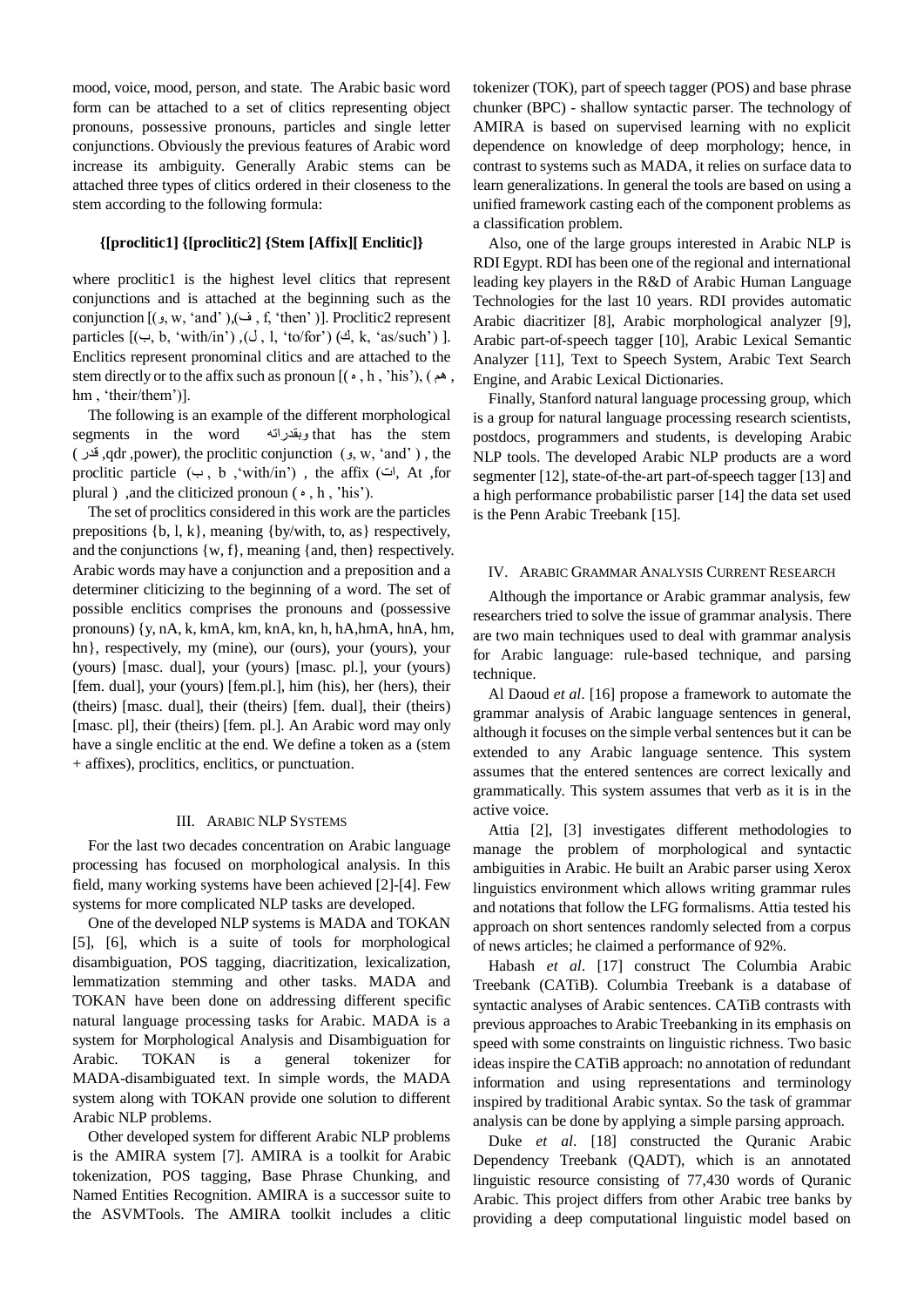historical traditional Arabic grammar.

Most of the related work reported in this study concentrated on short sentences and used hand-crafted grammars, which are time-consuming to produce and difficult to scale to unrestricted data. Also, these approaches used traditional parsing techniques like top-down and bottom-up parsers demonstrated on simple verbal sentences or nominal sentences with short lengths.

# V. THE PROPOSED FRAMEWORK

The proposed framework takes an input of sentence, and it assigns each token an appropriate tag, case, and a sign as follow:

Arabic tags :{present verb (فعل مضارع), imperative verb (فعل (مفعول به) direct object , (فاعل) , doer (فعل ماضي) past verb , (أمر , cognate accusative (مفعول مطلق), cognate accusative delegate delayed ,) خثز) predicate ,) يثردأ) subject ,) نائة نهًفؼٌل انًطهق )  $\mathbf{s}$ ز (مبتدأ مؤخر) , ena subject (أسم إن) , ena predicate(مبتدأ مؤخر) , kan subject (أسم كان), kan predicate (خبر كان), kad subject (أسم نعت) , kad predicate (خبر كاد), apposition (كاد) , kad predicate ( incorporeal emphasis (نوكيد معنوي) , verbal emphasis (نوكيد genitive ,) يضاف انيو) possessive ,)يؼطٌف) conjunction ,) نفظي noun (أسم مجرور) , specifier (نَمييز) , exception , , (ضًيز) pronoun ,) ظزف) circumstance ,) ينادي) vocative particle ena(حزف نصب) , accusative particle (حزف ناسخ), exception ,) حزف جز) preposition ,) حزف جزو) particle jussive , (حزف ػطف) conjunction coordinating ,) حزف اسرثناء ) particle vocative particle (أداة نداء) , realization particle (أداقة نداء) diminishing particle (حزف نقليل), punctuation (حزف التقابل) .{ (حزف) particle

Arabic cases: {nominative (مرفوع), accusative (المنصوبات), genitive (مجزوم), jussive (مجزوم), and uninflected (مبنى). Arabic signs :{fatha (المفتحة) ,removing noun( ) removing weak ending letter (حزف العلة حذف), kasra(الكسرة),

damah (العراو والنون), waw and noun (السكون), ya' and noun (الألف والنون), alef and noun (النياء والنون).

For each token in the sentence, knowing its POS tag, BP chunk and its morphological features like: token definiteness, we use a rule based system to determine the tag, case, and sign of each word in the sentence.

The grammar analyzer input and features could be characterized as follow:

Input: A complete sentence of Arabic words.

Context: The whole sentence.

Features: To extract the grammatical role of the words of the sentence, we use stemmer, POS tagger, BP chunker, and a morphological analyzer to extract extra morphological features of the words in the sentence.

#### *A. The Architecture of the Framework*

The framework is presented in figure 1. The Arabic grammar analyzer module uses stemmer to separate proclitics and enclitics of the word. Then the POS tagger assigns an adequate POS tag to each token. Then, the base phrase chunker groups words belonging to the same phrases. Additional morphological information extracted for each word using the morphological analyzer. Finally, it applies the Arabic grammar rules to assign a tag, case and sign for each word.



Fig. 1. Proposed Framework Architecture.

#### *B. Framework Components Description*

### *1) Morphological analyzer*

The morphological analyzer is based on BAMA-v2.0 (Buckwalter Arabic morphological analyzer version 2.0) [19], and it contains additional features like the extraction of the pattern of the word. For example, the pattern of ("كاذة","kAtb") is ("فاػم","fAEl") and the pattern of ("وكرة","mktb") is ("يفؼم","mfEl"). Also, it could be used to extract the root of the word. For example, the root of ("كاذة","kAtb") is ("كرة","ktb") and the root of ("وكرة","mktb") is ("كرة","ktb"). Also, the morphological analyzer is developed to determine if a word is definite or not, is masculine or feminine, is plural or dual or singular.

#### *2) Stemmer*

The stream of characters in a natural language text must be broken up into distinct meaningful units (or tokens) before any language processing. The stemmer is responsible for defining word boundaries, demarcating clitics, multiword expressions, abbreviations and numbers.

In this task, the classifier takes an input of raw text, without any processing, and assigns each character the appropriate tag from the following tag set {B-PRE1, B-PRE2, B-WRD, I-WRD, B-SUFF, I-SUFF}. Where I denotes inside a segment, B denotes beginning of a segment, PRE1 and PRE2 are proclitic tags, SUFF is an enclitic, and WRD is the stem plus any affixes and/or the determiner Al. These tags are similar to the tags used by Diab *et al*. [20].

The classifier training and testing data could be characterized as follow:

Input: A sequence transliterated Arabic characters processed from left-to-right with break markers for word boundaries.

Context: A fixed-size window of -5/+5 characters centered at the character in focus.

Features: All characters and previous tag decisions within the context, and the characters corresponding to the word patterns with the context.

## *3) Part of Speech Tagger*

POS tagging represents the task of marking up a word in a text as corresponding to a particular part of speech, based on both its definition, as well as its context. There are basically two difficulties in POS tagging. The first one is the ambiguity in the words, meaning that most of the words in a language have more than one part of speech. The second difficulty arises from the unknown words, the words for which the tagger has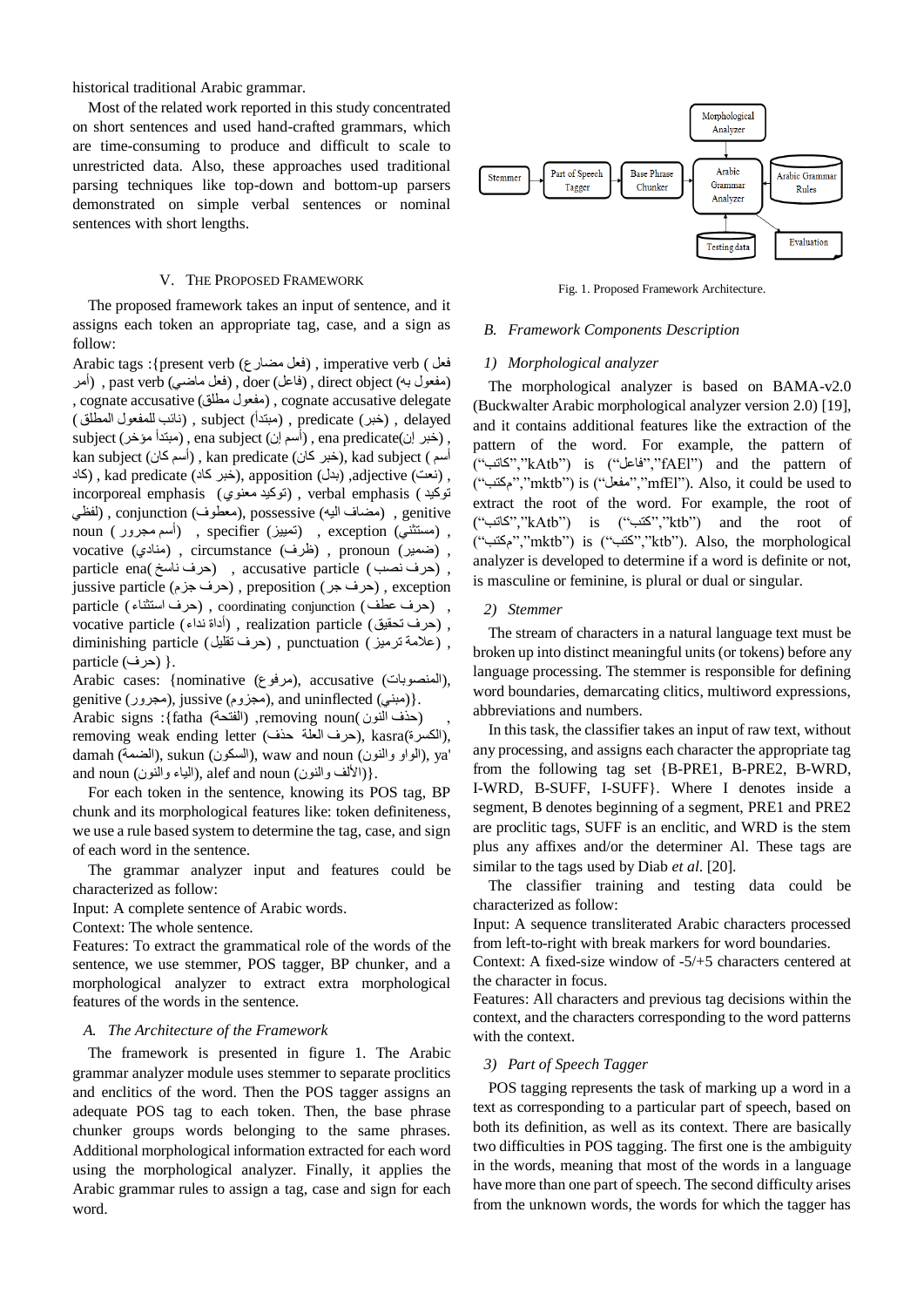no knowledge about.

In this task, the POS tagger takes an input of tokenized text, and it assigns each token an appropriate POS tag from the Arabic Treebank collapsed POS tags, which comprises 24 tags as follows: {ABBREV, CC, CD, CONJ+NEG PART, DT, FW, IN, JJ, NN, NNP, NNPS, NNS, NO FUNC, NUMERIC\_COMMA, PRP, PRP\$, PUNC, RB, UH, VBD, VBN, VBP, WP, WRB}.

The classifier training and testing data could be characterized as follow:

Input: A sequence of transliterated Arabic tokens processed from left-to-right with break markers for word boundaries.

Context: A window of  $-2/+2$  tokens centered at the focus token.

Features: Every character N-gram,  $N \leq 4$  that occurs in the focus token, the 5 tokens themselves, POS tag decisions for previous tokens within context, and the patterns of the words within the context.

### *4) Base Phrase Chunker*

Chunking represents the task of recovering only a partial amount of syntactic information to identify phrases from natural language sentences It is the process of grouping consecutive words together to form phrases, also called Shallow parsing Chunking does not provide information on how the phrases attach to each other. The structures generally specified by shallow parsers include phrasal heads and their immediate and unambiguous dependents and these structures are usually non-recursive.

In this task, the BP Chunker takes an input of tokenized text, and it assigns each token an appropriate Base Phrase Chunk tag from the Arabic Treebank collapsed BPC tags . Nine types of chunked phrases are recognized using a phrase BIO tagging scheme, Inside (I) a phrase, Outside (O) a phrase, and Beginning (B) of a phrase. The 9 chunk phrases identified for Arabic are PP, PRT, NP, SBAR, INTJ, and VP. Thus the task is a one of 12 classification task (since there are I and B tags for each chunk phrase type except PRT, and a single O tag).

The classifier training and testing data could be characterized as follow:

Input: A sequence of transliterated Arabic tokens processed from left-to-right with break markers for word boundaries.

Context: A window of -2/+2 tokens centered at the focus token.

Features: Every character N-gram,  $N \leq 4$  that occurs in the focus token, the 5 tokens themselves, POS tag decisions for previous tokens within context and the previous Base phrase tag .

## *5) Arabic Grammar Rules Databas*

It consists of about four hundred Arabic grammar rules, when applied to the sentence after the extraction of the features like: POS tag, BP tag, and the pattern; it will assign a tag, a case and a sign to each token in the sentence. After the execution of all the rules, if some tokens remain without a tag, they will be given a default one. As Example of Arabic grammar rule: any noun after a preposition is a genitive noun. Another example of the grammar rules: any noun after a vocative particle is a vocative.

#### VI. EVALUATION OF THE FRAMEWORK

For the evaluation of the Bel-Arabi Advanced Arabic grammar analyzer, first the data used for the evaluation will be discussed, then the evaluation measures and results used will be discussed.

# *A. The Evaluation Data*

For the evaluation of this framework, we have generated 600 sentences. The 600 sentences consist of 3452 tokens. The sentences lengths, tags, cases and signs are distributed as shown in table II, III, IV and II respectively.

TABLE III: GRAMMAR ANALYSIS TEST SENTENCES LENGTH DISTRIBUTION

| <b>Sentence Length</b> | Count |
|------------------------|-------|
| 2                      | 25    |
| 3                      | 76    |
| 4                      | 87    |
| 5                      | 113   |
| 6                      | 81    |
| 7                      | 85    |
| 8                      | 60    |
| 9                      | 43    |
| 10                     | 22    |
| 11                     | 3     |
| 12                     | 5     |

| Tag                      | Count |
|--------------------------|-------|
| present verb             | 193   |
| past verb                | 105   |
| imperative verb          | 15    |
| doer                     | 191   |
| direct object            | 227   |
| subject                  | 299   |
| predicate                | 157   |
| delayed subject          | 20    |
| ena subject              | 51    |
| ena predicate            | 35    |
| kan subject              | 49    |
| kan predicate            | 38    |
| kan subject              | 26    |
| apposition               | 147   |
| adjective                | 155   |
| conjuction               | 95    |
| possessive               | 287   |
| genitive noun            | 183   |
| specifier                | 35    |
| circumstance             | 66    |
| pronoun                  | 216   |
| coordinating conjunction | 101   |
| particle                 | 217   |
| Other Tags               | 544   |

#### TABLE IV: GRAMMAR ANALYSIS TAGS

TABLE V: GRAMMAR ANALYSIS CASES

| Case        | Count |
|-------------|-------|
| nominative  | 1081  |
| accusative  | 557   |
| jussive     | 58    |
| genitive    | 602   |
| uninflected | 1154  |
|             |       |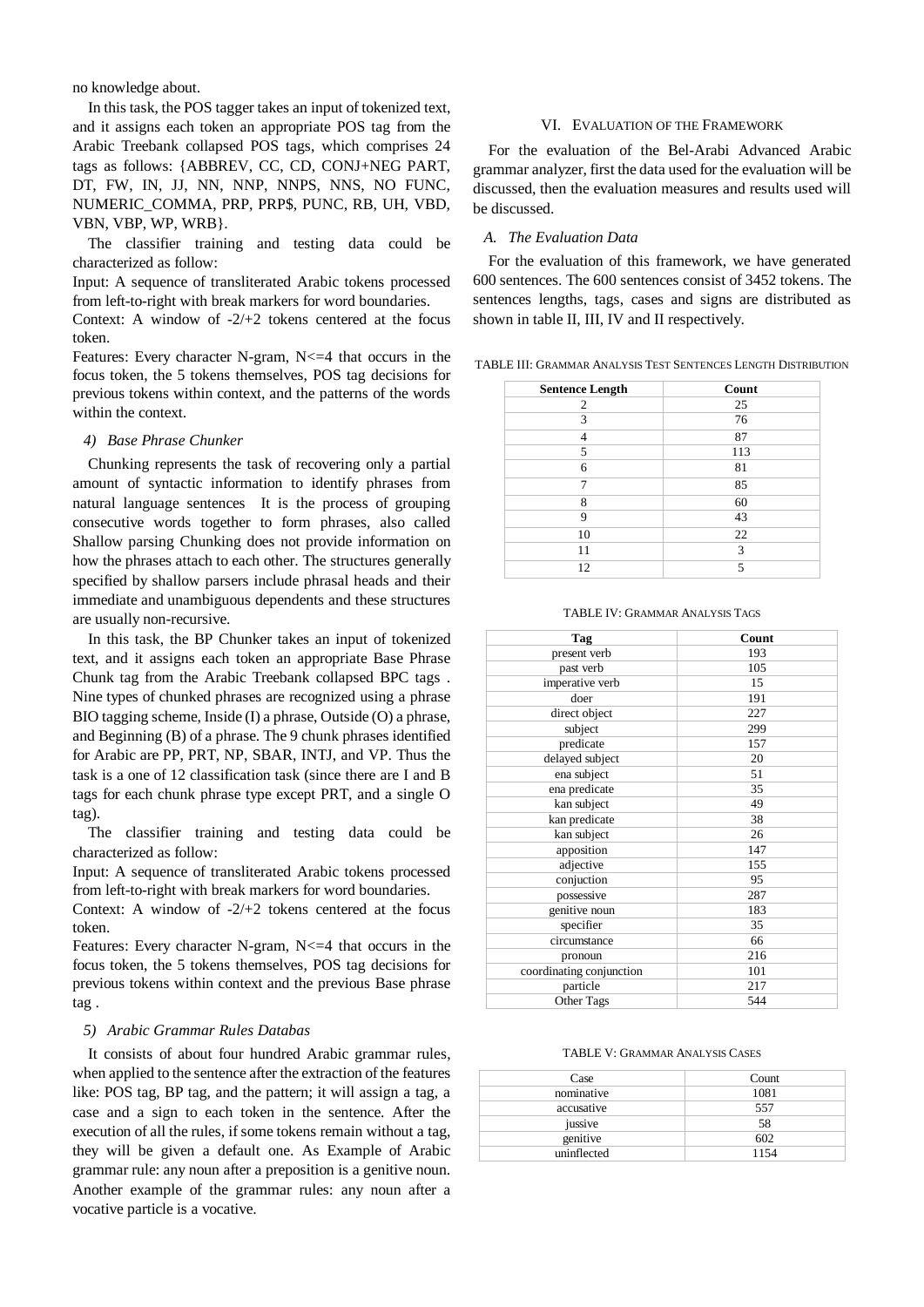#### TABLE VI: GRAMMAR ANALYSIS SIGNS

| Sign                        | Count |
|-----------------------------|-------|
| No sign                     | 1154  |
| fatha                       | 554   |
| kasra                       | 568   |
| damah                       | 1023  |
| sukun                       | 50    |
| waw and noun                | 24    |
| ya' and noun                | 31    |
| alef and noun               | 9     |
| removing noun               | 31    |
| removing weak ending letter | 8     |

#### *B. The Evaluation Measure and Results*

For the evaluation of Bel-Arabi, the following performance measures are calculated for the tag, the case and the sign.

macro average precision = 
$$
\frac{1}{n} \sum_{i=1}^{n} \text{precision}(tag_i)
$$
 (1)

macro average recall 
$$
=\frac{1}{n}\sum_{i=1}^{n} recall(tag_i)
$$
 (2)

macro average 
$$
\sum \beta = 1 - \frac{1}{n} \sum_{i=1}^{n} F_{\beta=1} (tag_i)
$$
 (3)

where n is the total number of tags.

$$
accuracy = \frac{number\ of\ true\ results}{number\ of\ true\ and\ false\ results} \tag{4}
$$

The Detailed results of Bel-Arabi tags, parses, and signs are shown in table VI, VII and VIII respectively, the summary of the results are shown in table IX.

TABLE VI: GRAMMAR ANALYSIS TAGS RESULTS

| Tag             | Precision | Recall  | F-measure |
|-----------------|-----------|---------|-----------|
| present verb    | 0.9645    | 0.9775  | 0.9710    |
| past verb       | 0.9688    | 0.9630  | 0.9659    |
| imperative verb | 0.9556    | 0.6143  | 0.7478    |
| doer            | 0.7248    | 0.8245  | 0.7714    |
| direct object   | 0.7489    | 0.7816  | 0.7649    |
| subject         | 0.9748    | 0.98753 | 0.9811    |
| predicate       | 0.8834    | 0.9015  | 0.8923    |
| delayed subject | 0.9154    | 0.9042  | 0.9097    |
| ena subject     | 0.9429    | 0.9659  | 0.9542    |
| ena predicate   | 0.9375    | 0.9271  | 0.9322    |
| kan subject     | 0.9460    | 0.9439  | 0.9449    |
| kan predicate   | 0.87189   | 0.8918  | 0.8817    |
| kan subject     | 0.9424    | 0.9294  | 0.9358    |
| apposition      | 0.8938    | 0.8870  | 0.8903    |
| adjective       | 0.9215    | 0.9485  | 0.9348    |
| conjuction      | 0.8873    | 0.8723  | 0.8797    |
| possessive      | 0.8762    | 0.8548  | 0.8653    |
| genitive noun   | 1.0000    | 1.0000  | 1.0000    |
| specifier       | 1.0000    | 0.7459  | 0.9544    |
| circumstance    | 1.0000    | 0.9284  | 0.9628    |
| pronoun         | 1.0000    | 1.0000  | 1.0000    |
| coordinating    | 1.0000    | 0.9715  | 0.9855    |
| conjunction     |           |         |           |
| particle        | 1.0000    | 0.9838  | 0.9918    |
| Other Tags      | 1.0000    | 1.0000  | 1.0000    |

TABLE VIII: GRAMMAR ANALYSIS CASES RESULTS

| Case        | Precision | Recall | F-measure |
|-------------|-----------|--------|-----------|
| nominative  | 0.9412    | 0.9298 | 0.9354    |
| accusative  | 0.9415    | 0.9345 | 0.9379    |
| jussive     | 0.9596    | 0.9667 | 0.9631    |
| genitive    | 0.9537    | 0.9464 | 0.9500    |
| uninflected | 0.9915    | 0.9818 | 0.9866    |

TABLE VIII: GRAMMAR ANALYSIS SIGNS RESULTS

| Sign          | Precision | Recall | F-measure |
|---------------|-----------|--------|-----------|
| No sign       | 1.0000    | 1.0000 | 1.0000    |
| fatha         | 0.9521    | 0.9448 | 0.9484    |
| kasra         | 0.9548    | 0.9593 | 0.9570    |
| damah         | 0.9298    | 0.9334 | 0.9315    |
| sukun         | 0.9650    | 0.9701 | 0.9675    |
| waw and noun  | 1.0000    | 0.3237 | 0.4890    |
| ya' and noun  | 1.0000    | 0.3346 | 0.5014    |
| alef and noun | 1.0000    | 0.2642 | 0.4179    |
| removing noun | 1.0000    | 0.4467 | 0.6175    |
| removing weak | 1.0000    | 0.2500 | 0.4000    |
| ending letter |           |        |           |

TABLE IX: SUMMARY OF RESULTS

|             | Macro-A          | <b>Macro-A</b> | Macro-A        | Accuracy | <b>Error</b> |
|-------------|------------------|----------------|----------------|----------|--------------|
|             | vg.              | vg.            | vg.            |          |              |
|             | <b>Precision</b> | Recall         | <b>F-score</b> |          |              |
| <b>TAG</b>  | 0.9567           | 0.9422         | 0.9504         | 93.33%   | 6.67%        |
| S           |                  |                |                |          |              |
| CAS         | 0.9575           | 0.9518         | 0.9546         | 94.09%   | 5.91%        |
| <b>ES</b>   |                  |                |                |          |              |
| <b>SIGN</b> | 0.9801           | 0.6426         | 0.7230         | 94.49%   | 5.51%        |
|             |                  |                |                |          |              |

The overall accuracy of tokens that have correct tag, case and sign is 90.44% which is a good precision for this complex task.

#### VII. CONCLUSION

Arabic morphology poses special challenges to computational natural language processing systems. Its rich morphology and the highly complex word formation make computational approaches to Arabic very challenging. Also grammar analysis systems are complex and need extensive research and linguistic resources. In the proposed system we tried to highlight the most attractive property in Arabic language. The current results are promising, and the system could be further improved by adding extra grammar rules and adding a semantic analysis. The semantic analysis can be used to solve some type of ambiguity problems.

#### **REFERENCES**

- [1] J. Lafferty, A. McCallum, and F. Pereira, "Conditional random fields: Probabilistic models for segmenting and labeling sequence Data," in *Proceedings of ICML*, pp. 282-289, 2001.
- [2] M. Attia, "An ambiguity-controlled morphological analyzer for modern standard Arabic modeling finite state networks," in *Proceedings of The Challenge of Arabic for NLP/MT Conference*, London, pp. 155-159, 2006.
- [3] M. Attia, "Handling Arabic morphological and syntactic ambiguity within the LFG framework with a view to machine translation," PhD Thesis, University of Manchester, UK, 2008.
- [4] A. Daoud, "Morphological analysis and diacritical arabic text compression," *Computer Journal of the International Journal of ACM Jordan*, vol. 1, no. 1, pp. 41-47, 2010.